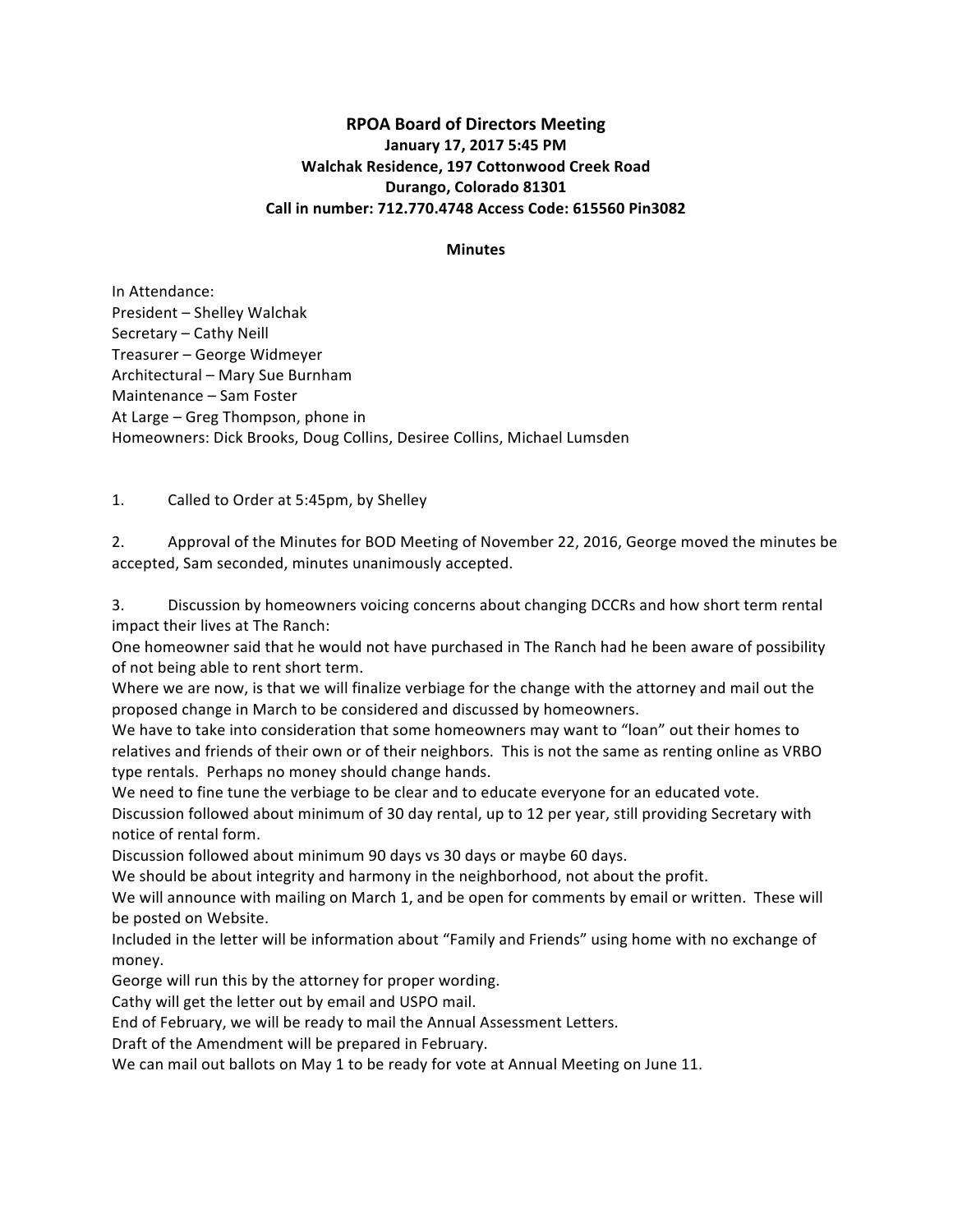### 4. **Reports of Officers and Standing Committees**

- a. President Shelley Walchak: Nothing more
- b. Secretary Cathy Neill: Nothing more
- c. Treasurer George Widmeyer: Emailed the monthly Financial. We are under budget, but this is due to some projects not getting done. These will carry into next fiscal year.
- d. Architectural Mary Sue Burnham: Two adjacent townhouses completed new roof without contacting the Architectural Chair, color not totally acceptable, homeowners reprimanded. Another homeowner had satellite dish installed in wrong place, letter went out. Another homeowner applied for new roof.
- e. Finance George Widmeyer: The Finance Committee needs two members. Fausto Miranda has resigned. Tad May has not been responding to emails. Desiree Collins agrees to replace Fausto. Florian Walchak agrees to replace Tad. Andrew Parker remains on the committee. This change was unanimously approved by the board members.
- f. Maintenance Sam Foster:

Lawn and landscaping issues

- a. Trees, No new issues.
- b. Snow Removal, Snow removal seems to be working well so far this winter.

 Capital Projects

c. Street lights

A small team of Sam Foster, Ken Hunter, and George Widmeyer began work on street light replacement. They will seek 1 or 2 additional team members to help with the work. The team is following-up on discussion at previous RPOA Board meetings to seek a firm who can conduct an assessment of street lighting needs for The Ranch. Our assumption is that it should meet Durango "Outdoor lighting standards and regulations." In addition, we desire that it will comply with current Dark Sky Standards. Finally, we seek a plan that will allow us to use modern, energy efficient lighting systems thereby insuring durability and cost effectiveness for the Ranch. So far, we have been in contact with one engineering firm and a few lighting contractors. Our goal is to secure the service of a firm within the next two months who will develop a plan for RPOA Board discussion. 

Discussion followed: Budgeted for 2 years, 2016 and 2017. Only one light has been placed so far. Shelley suggests we do all the light in 2017.

We need to get professional opinion on lights; several companies were named for consideration: A to Z, MM & E, and Durango Electric. Next we need to announce for bids.

g. Nominating – Jeanie Emigh: There are no candidates so far.

## 5. **Items Requiring Immediate Action:**

- a. Next steps in change in DCCRs amendment for VRBO/Short Term Rental Situation -Shelley Walchak: Get verbiage set, mail description and ballot by May 1.
- b. Preliminary Budget for Fiscal Year 2018 (from April 1, 2017-March 31, 2018) George Widmeyer: George presented the preliminary budget which will be finalized by next